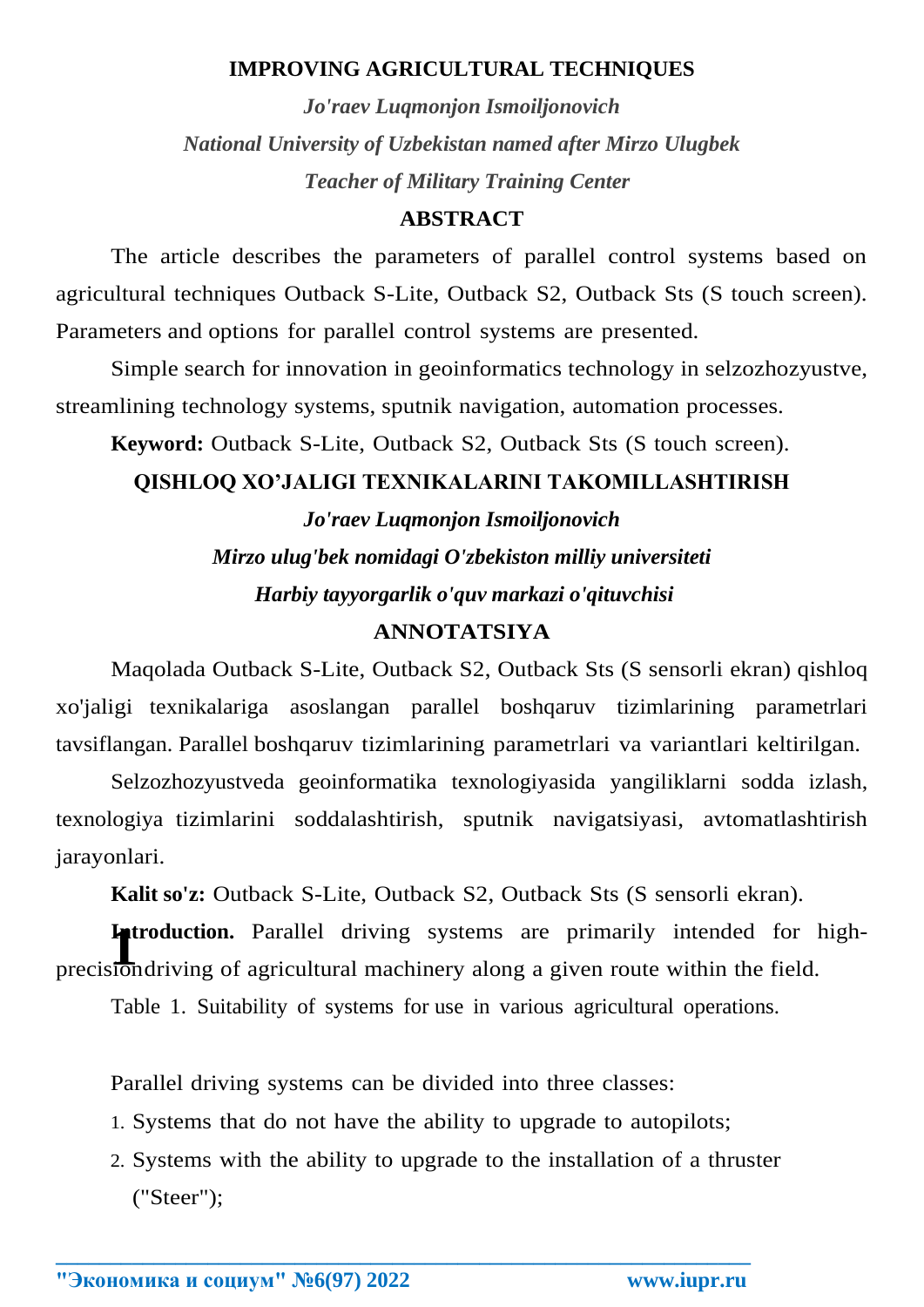3. Systems with the ability to fully upgrade to automatic driving systems (autopilots).



### Area, ha

Figure 1. Cost reduction based on area.

The main elements of parallel driving systems:

- Course indicator (necessary to configure the system, decrypt satellite signals receivedby the antenna, process data, display the course indicator). The course indicator can be equipped with a liquid crystal screen or show the course (deviation from the course) using LED indicators. By and large, the method of displaying the course is not critical, however, devices equipped with LCD screens, as a rule, have more various useful additional functions and are more convenient for perception;

- Receiver of satellite navigation signals. At the moment, GPS / GLONASS receivers are beginning to appear, designed to work with the signals of both navigation systems with a large number of channels for receiving a signal.

The parallel driving system operates as follows:

- An electronic marker is installed (course indicator);
- The machine-tractor unit leaves for the field;
- The parallel driving system is activated;
- The width of the machine mounted on the tractor is set;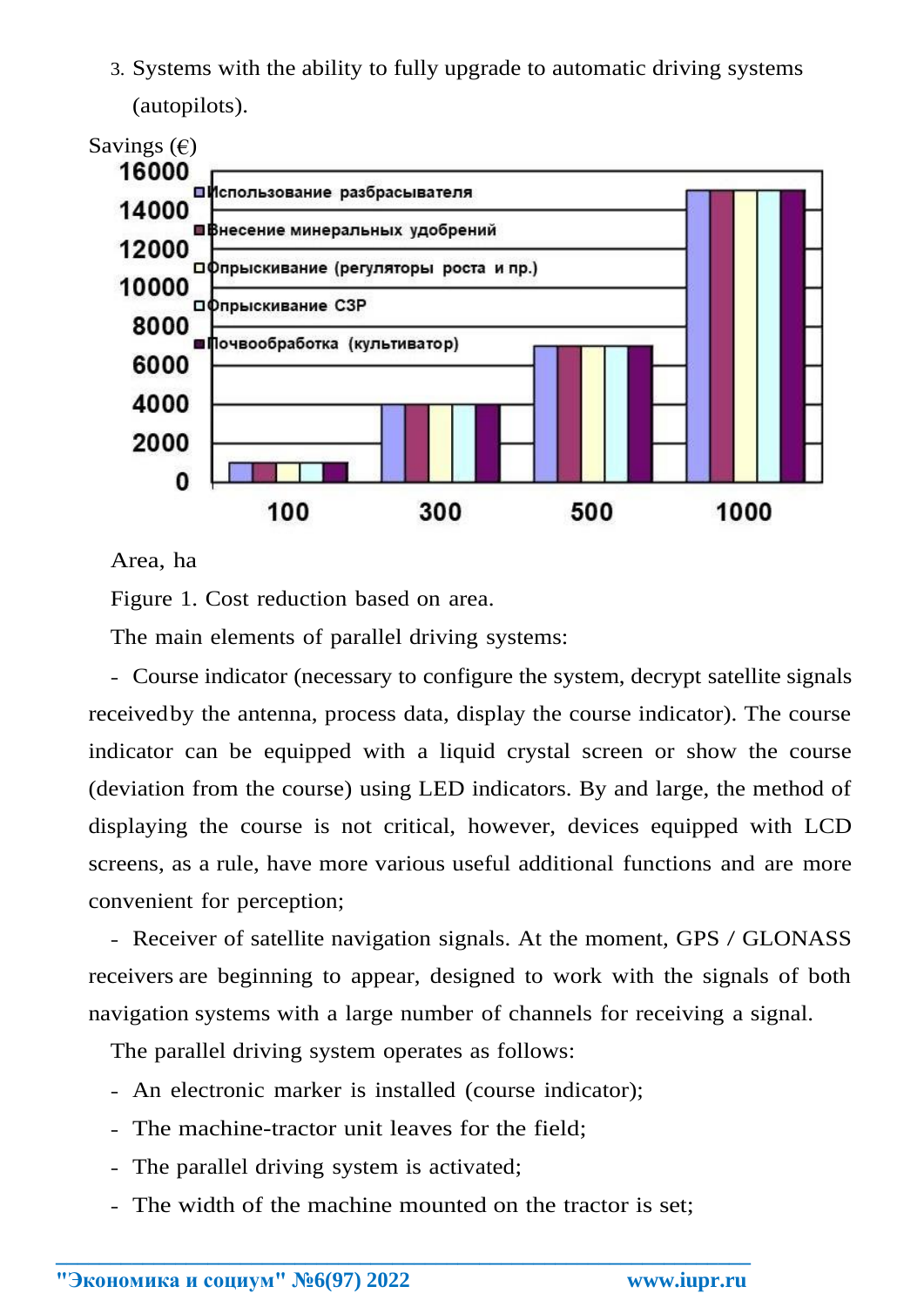- An electronic marker determines the location of the machine-tractor unit based on signals received from satellites. As a rule, the signal state is reflected by indicators: red

indicates the lack of information for determining the location, yellow - the device works with the accuracy provided by the navigation system without differential correction, green - the differential correction is taken into account in the device. After the indicator appears, the parallel driving system is ready for operation;

- The machine operator fixes the starting point of the movement (processing);

- Having traveled to the end of the rut or having driven off at a distance of at least 30 meters from the point of start of movement, the machine operator fixes the point ofend of movement;

- The computer of the parallel driving system builds in its memory a line connecting these two points. The electronic marker creates routes in memory that are parallel to the baseline at a distance of the implement's working width based on location data, aggregatewidth, and calculated values and directions of deviation of the machine from a given course. Routes can be either direct or curved;

- The machine operator can process the field, focusing on LED indicators or a field map displayed on the display, where the direction and magnitude of the deviation of the tractor from the route laid by the direction indicator are also recorded;

- On the display, in real time, the electronic map is redrawn taking into account the movement of the machine and tractor unit, its current position is displayed by some symbol in the center of the map window, the necessary data are recorded, additional characteristics are displayed;

- All of the above "tips" indicate to the operator - which direction and how much to turn the steering wheel for the correct passage of the row. Figure 1.

The parallel driving systems of agricultural machinery in the domestic market are represented by the following models:

**\_\_\_\_\_\_\_\_\_\_\_\_\_\_\_\_\_\_\_\_\_\_\_\_\_\_\_\_\_\_\_\_\_\_\_\_\_\_\_\_\_\_\_\_\_\_\_\_\_\_\_\_\_\_\_\_\_\_\_\_\_\_\_\_**

Outback S-Lite is the basic device in the Outback line of parallel driving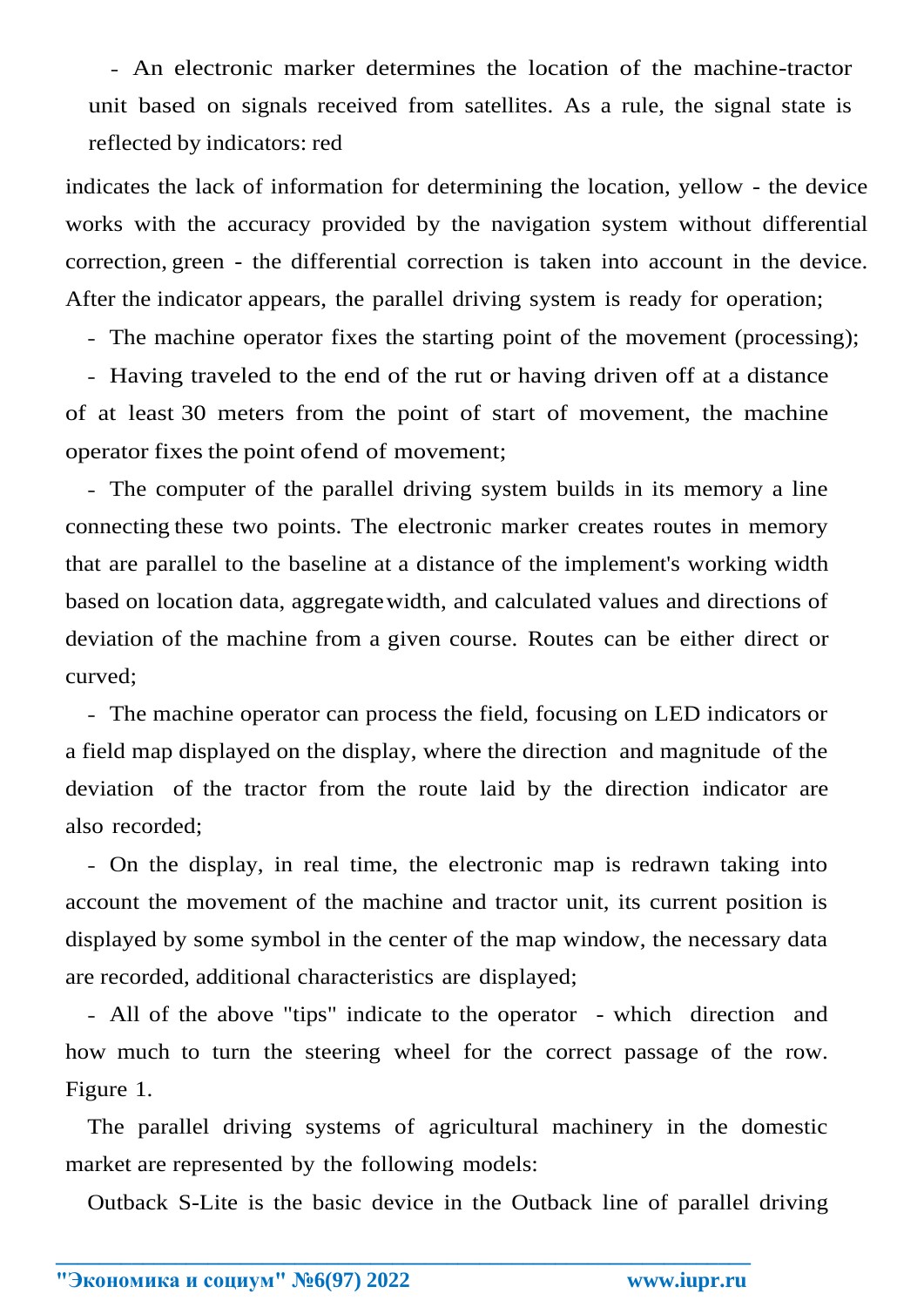systems. Itis installed on almost any machine, has an intuitive and easy to read interface. To masterthe system and work with it, no special theoretical training is required. It is possible to select parallel or contour driving modes, continue driving from the stopping point, calculate the field area[1]. Figure 2.



Figure 2. The base unit of the Outback S-Lite parallel driving system. The system supports the following driving options: straight rows parallel to the baselinedefined by two points at the beginning and at the end of the first row; curved rows, with each successive row repeating the previous one; combined with pre-processing of pivot zones along the field contour with subsequent processing in parallel straight rows. The maximum accuracy of driving the Outback S-Lite system is 10-15 cm (taking into account the use of the technology of free differential correction e-Dif) [2].

Outback S2 is a functionally more advanced autopilot-oriented system than Outback S-Lite (for example, e-Drive). When working with a base station (RTK, BaseLine HD), the driving accuracy reaches 1-3 cm. The system can use WAAS and e-Dif differential corrections in work.

### **Conclucions**

Outback Sts (S touch screen) is the latest addition to the Outback line of